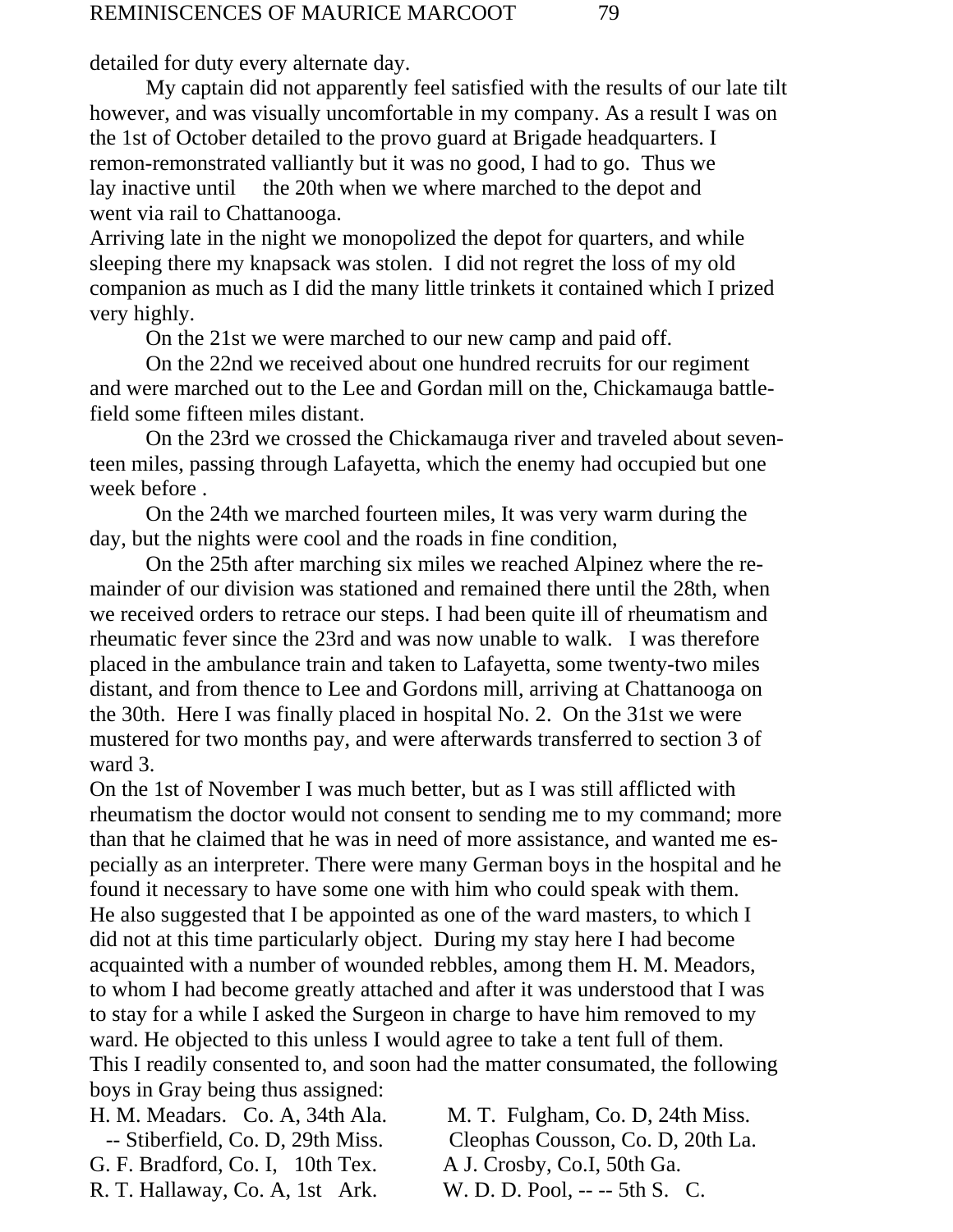-------------------------------------------------------------------

and others but most of these soon recovered and on the 28th left for Nashville as prisoners. of war. Mr. Meadors and Mr. John Childers, from Hickman, Fulton Co., Ky., remained with me however, both being seriously wounded And we had a most pleasant time together notwithstanding their misfortune. They taught me a number of rebel songs, some of which I never shall forget, although it cost me almost my entire private salary to keep them in tobacco.

My readers will surely pardon me here if I diverge for a little while to refer personally to my fond attachment and personal acquaintance with Mr. Meadors. Mr. Meadors had lost a leg before Atlanta. and like many other brave soldier boys, both blue and gray, had suffered sorely for want of attention during this exciting days of the Atlanta campaign, commencing some three months before this time. When we were thus thrown together both being about the same age, mere boys a very strong friend ship sprang up between us a each aimed to make it as pleasant for the other as it was in our power to do, and it was not to be wandered at if when I had secured permission to attend personally to a "tent full'' of Johnnies that I should first select Comrade Meadors. But the end finally came when he too must be removed to the military prison. .At our parting we exchanged addresses and agreed to write to each other after the "cruel war was over." As I am on this subject I feel justified in skipping a space of twenty-two years the purpose of referring to our reunion. It did not occur until two years ago although Mr. Meadors wrote me two or three letters on returning to his Southern home in 1865, according to his promise. But as will be seen from my reminiscences I had not yet, at that time, reached home, but was still serving with my company in Texas and for that reason his letters did not reach me. Receiving no answer he came to the conclusion that I must have fallen in the strife or had taken up my adode elsewhere. Upon return home from the Army in 1866 I too wrote him according to promise but alas instead of the expected response, I received my letter back from the dead letter office whither it had been sent. I most certainly had no suspicions as to the fidelity of my young confederate friend, but like him, reluctantly, came to the conclusion that he had never lived to see his old home again, and although I often had occasion to think of and refer to him, I never had the slightest hopes if ever seeing or hearing from him again in life. But how little do we know of what providense may bring about in this world. A thunderbolt from a clear sky could not have overtaken me with more astonishment than did the letter I at last, after twenty-two years, received from him. He had written to the postmaster at Highland in hopes of finding some of my relatives to whom he could write for tidings of his old friend "Dutchey" and to whom he could write his gratitude for what he thought I had done for him so many years ago. I immediately answered him and a number of letters followed in quick succession, and in less than two months after receipt of his first letter, he left his southern home in midwinter and journeyed over six hundred miles to greet me. I will not attempt to describe our meeting after so many years of doubts and fears, further than to say that it was similar to two real brothers. My friends had been. in-

## REMINISCENCES OF MAURICE MARCOOT 81